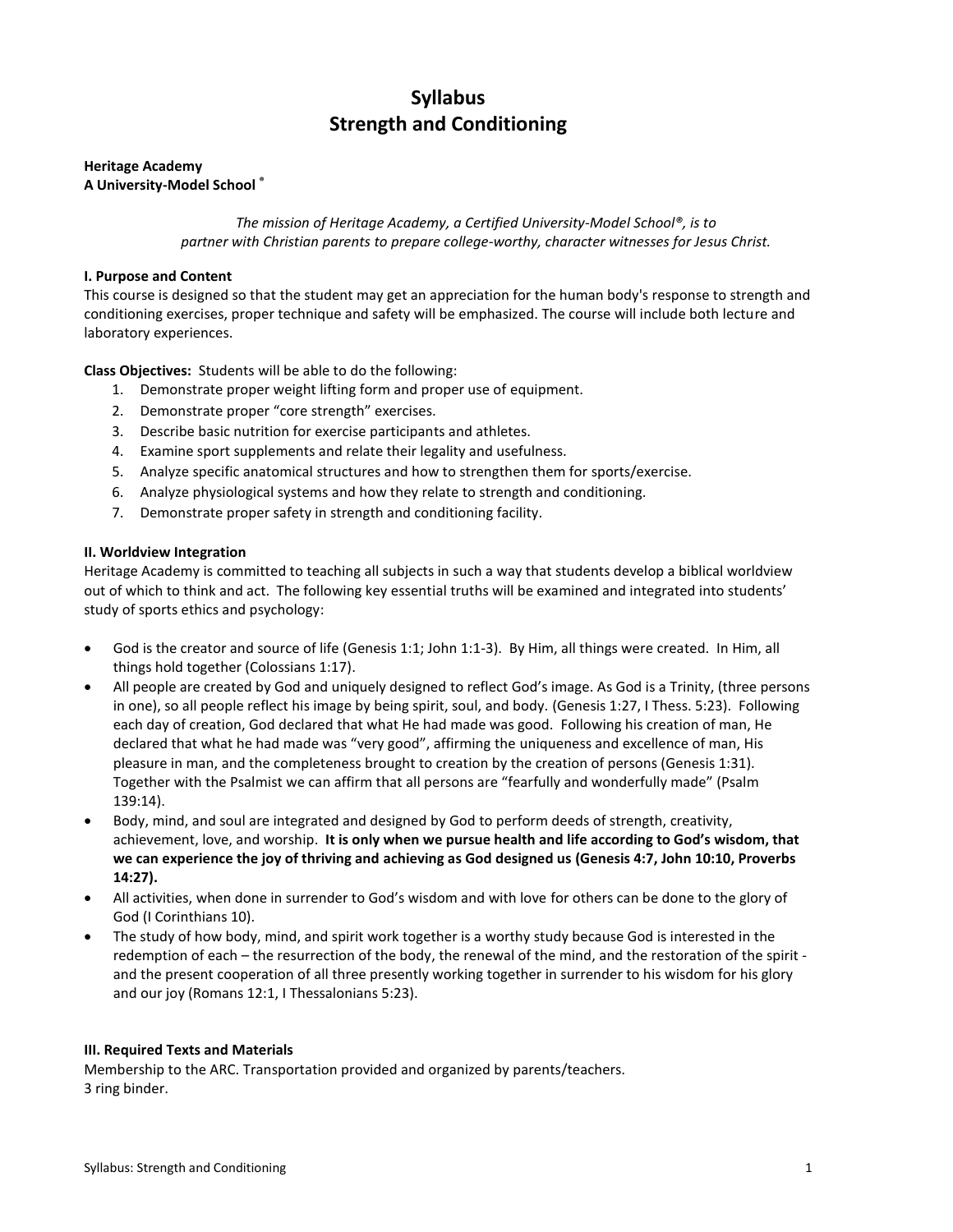#### **IV. Course Guidelines & Students Responsibilities**

#### **A. Attendance**

Attendance is imperative as concepts will be more difficult for the student to learn if he/she is absent. Students are expected to attend class and contribute positively to the classroom environment.

Tardiness is disruptive to other class members. Please arrive on time and prepared. All absences and tardies are considered unexcused unless accompanied by a note from a parent or guardian. Please remember that three tardies generate one absence.

As communicated in Heritage Academy's Family Manual, a passing grade awarded at the end of the semester generally requires that a secondary student has attended at least forty-two class periods during the semester. Failure to meet this minimum attendance requirement may result in an F being awarded and recorded on the student's transcript.

#### **B. Absences and Late Work**

In the case of planned absence(s), homework that is due during the student's absence must be completed and submitted to the instructor in advance. When a student is unexpectedly and unavoidably absent due to ill health, past-due assignments must be submitted within two course periods after the student's return to school. **When an unexpected absence must occur, please be sure to notify the school office and the instructor of the students' absence as quickly as possible, preferably before the involved class occurs. This contact may occur by phone or by email.**

Late work that is submitted simply "late" will be graded and penalized with a **ten percent grade reduction for each course period that it is late**; homework will not be accepted more than three course periods (1 week) past its due date, unless previous arrangements between the teacher and the student's parent have been agreed to in light of peculiar circumstances that are occurring beyond the family's control.

# **C. Student Conduct and Preparation for Learning**

For the sake of promoting a safe and focused learning environment, the student is expected to do the following throughout the course of the semester:

- **1)** Arrive on time to each class period with the appropriate class materials available for access (e.g., organized notebook with dividers and filed materials, paper, writing tools, texts, and other tools as directed)
- **2)** Arrive prepared to submit completed at-home assignments at start of each class period.
- **3)** Arrive ready to listen, learn, take notes, and participate in teacher-directed classroom discussions and activities.
- **4)** Ask for clarification or further explanation when a concept or direction remains unclear.
- **5)** Demonstrate a spirit of cooperation, kindness, and respect toward the teacher and fellow classmates, in keeping with Heritage Academy's Code of Conduct.
- **6)** Help keep the classroom area clean and orderly
- **7)** Refrain from horseplay or irresponsible behavior, particularly during laboratory exercises.
- **8)** Cooperate with the parent-educator and the Heritage Academy teacher to complete homework in a timely fashion
- **9)** Communicate concerns regarding schoolwork to both the Heritage Academy teacher and the parenteducator, so that these concerns can be addressed quickly.
- **10)** On the whole, conduct himself or herself in a manner that is worthy of Christ and reflects the life of the Holy Spirit in him/her: " . . . that you may live a life worthy of the Lord and may please Him in every way: bearing fruit in every good work, growing in the knowledge of God, being strengthened with all power according to His glorious might so that you may have great endurance and patience, and joyfully giving thanks to the Father, who has qualified you to share in the inheritance of the saints in the kingdom of light" (Colossians 1:12).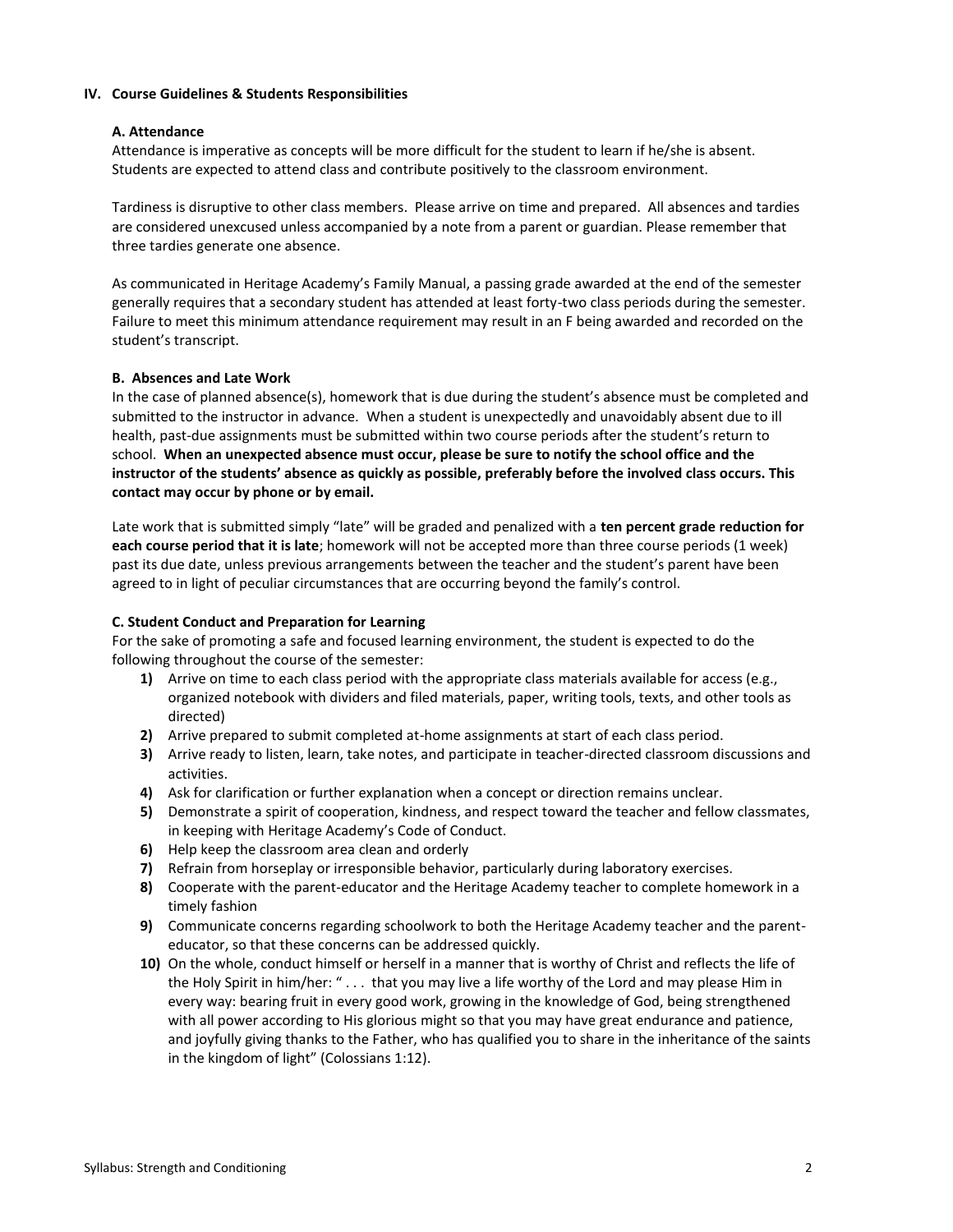#### **D. At-Home Investment**

Daily home-assignments will be outlined on the weekly Communication Sheet the student will receive each Monday. The student can expect to invest approximately one to three hours each week completing coursework at home in preparation for class periods. Course assignments may include any of the following:

- **Reading and Journaling:** Students will be assigned regular reading related to handouts, specified websites, and a possible textbook. Writing in a personal journal will also be encouraged.
- **Research and Special Projects:** Students may be directed to research a specific topics throughout the semester for the purpose of presenting information, writing a paper, or arguing a point**.**
- **Scripture Memorization:** terms, Scripture verses, etc.
- **Dialog:** Student may be instructed to discuss and/or explore certain topics or concepts with a parent. These assignments will be given purposefully and should not dismissed.
- **Test preparation:** Students may be instructed review notes, texts, previously completed tests, scripture verses etc, in order to make preparation for test-taking.
- **Other Assignments:** additional types of assignments may given throughout the semester at the discretion of the instructor.

# **F. Assessments**

Tests and completed projects/assignments throughout the semester will allow students to demonstrate their mastery of knowledge. Throughout the course of the semester, several quizzes may also occur; a few of these quizzes may be unannounced. A cumulative semester exam, fifty minutes in length, will also occur during the last week of the semester.

#### **G. Grades**

# **1. Grade Apportionment**

| Journal                                     | 30% |
|---------------------------------------------|-----|
| Personal Fitness Progress and Participation | 40% |
| Quizzes and Projects                        | 30% |

#### **2. Grading Scale**

| 100-95 A     | 79-77 C+      |
|--------------|---------------|
| $94-90$ A-   | 76-73 C       |
| $89-87$ $B+$ | $72 - 70$ C-  |
| 86-83 B      | $69-60$ D     |
| $82-80$ B-   | 59 or below F |

The course grade the student is awarded at the end of the semester will indicate the grade that will also appear on the student's transcript. To maintain eligibility for promotion forward into to the next course in Heritage Academy's science sequence, the student must achieve a percentage grade of 70% or above, translating to a letter grade of C- or above, and fulfill attendance requirements.

#### **VI. Parent Responsibilities**

#### **A. Embrace the University Model**

University-Model Schooling at Heritage Academy is driven by two guiding principles:

- ♦ to preserve and strengthen God-ordained family relationships
- ♦ to offer students the opportunity to achieve a high degree of academic excellence.

Heritage Academy operates as a University-Model School®, designed for families who want their students to flourish from a life anchored in the home yet still gain from the best aspects of traditional, classroom education. Courses offered at Heritage Academy occur every-other-day so that students may realize the benefits of qualified teachers and a focused learning community, yet continue to experience home as the primary, consistent base where parents remain their foremost guides for spiritual, social, academic, and character formation.